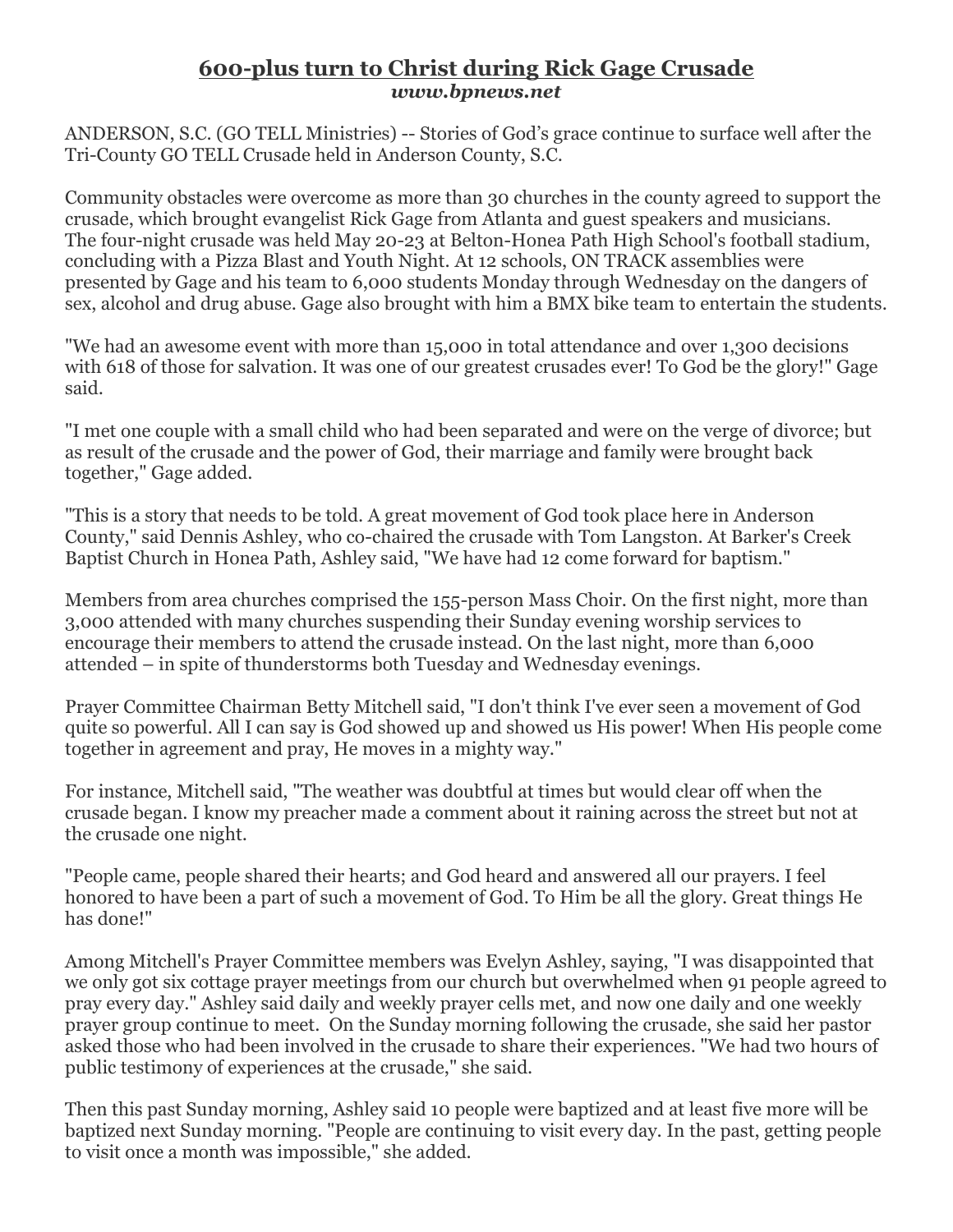"Pray for the enthusiasm to continue and for follow-up of those who made decisions during the crusade," Ashley said. "Praise God for people like the Go Tell Team."

Ted Coody, senior pastor of Honea Path Pentecostal Holiness Church, said, "What thrilled me most about the Go Tell Crusade was to see the Body of Christ come together in unity – regardless of the wide range of denominational affiliations – out of mutual concern for lost souls and with great passion to reach them for Christ. The souls reached through this effort, I believe, are just the beginning of a greater harvest as we continue to advance His kingdom cause together!

By the second Sunday following the crusade, Rev. Coody said, "We had baptized 10 new believers – most of whom were brought to Christ through the Tri-County GO TELL Crusade effort! We are committed to disciple these who are a part of our congregation and will continue reaching out to win others to Him.

"I will never forget the excitement of seeing souls hungry for God falling on their faces on the wet field, following a thunderstorm prior to the service! What an awesome sight to witness the Holy Spirit, convicting and drawing souls to Christ for salvation or into a deeper walk of faith with Him! Praise God for great things He has done and greater things He will still do for those who believe on Him."

Helen Watson, a teacher at Honea Path Middle School, said, "There was something wonderful that happened at the crusade and then at my school a week following the crusade. These things were not just a blessing for the students but a blessing for me that has renewed my faith and has me walking a closer walk with the Lord."

One regarded a student for whom Watson had been burdened, and the other dealt with carnations.

Watson said this student "was so filled with anger that I wasn't able to get through to her." Attending the crusade on Monday night, Watson was struck by similarities between this student and the testimony of the crusade's guest speaker. Then she saw the student sitting alone. Seeing her lift her hand to say she was not sure of her salvation, Watson said she struggled for several minutes, wondering if she should join the student. Although she had prayed for this student many times, Watson said she did not feel she had a strong relationship with her and did not want to make her feel uncomfortable.

Then Watson "felt something like a gentle push on my back. I even turned around to see if someone had touched me." Continuing to feel "a heaviness on my back, urging me to go forward," she concluded this pressure must be from the Lord. Watson decided she would do what He was commanding "though difficult for me."

Approaching the young lady, Watson said, "She was tearful and had her head bowed in prayer. I put my arm around her; and as she looked up at me, I asked her did she want to go forward to where others were praying. She took my hand; and we walked to the front with others, went to our knees and I began to pray for her. I saw a colleague and asked them to come lay hands on her as well. When we stood, I heard her telling me softly, 'Thank you'; and she walked away."

The next day at school, Watson said she learned from another colleague that this same young lady also had attended the crusade on Sunday night and had prayed. During the week of the crusade and the week following, Watson continued to meet students in the halls who would say, "Ms. Watson, did you go to the crusade? I got saved. Ms. Watson, I went to the crusade at BHP and it was awesome."